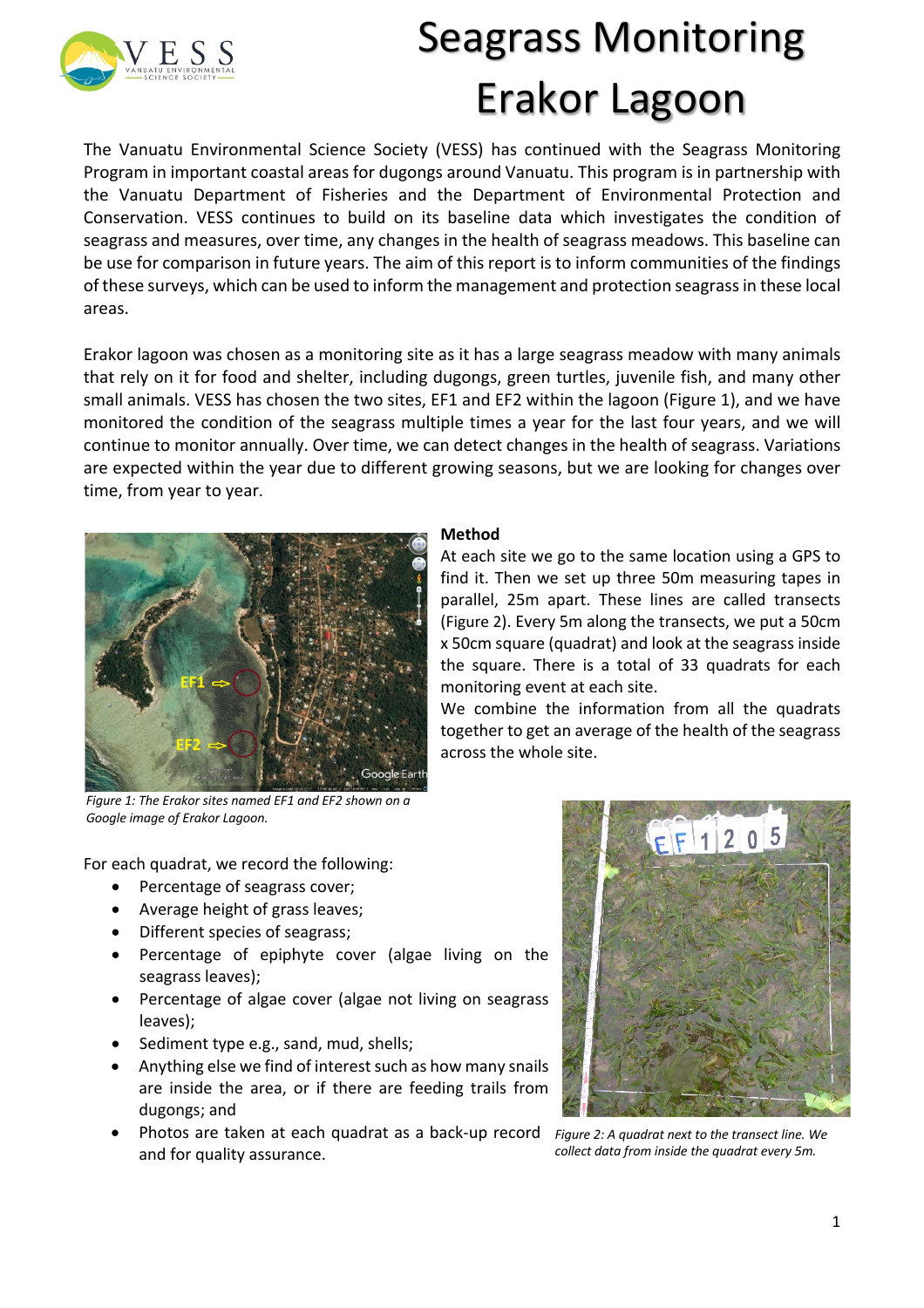The data and photos are sent to Seagrass-Watch Head Quarters and is added to the international dataset after going through quality control and quality assurance process.

## **Results**

VESS has identified four different species of seagrass in the Erakor lagoon sites (Figure 3). All four of these species have thin, strap-like leaves but they can be differentiated by their features. *Thalassia hemprichii* and *Cymodocea rotundata* are found the most throughout EF1 and EF2 at Erakor lagoon (Figure 4). *Halodule uninervis* was found in some of the quadrats and *Enhalus acoroides* was only found in a small number of our sample sites (which makes it hard to show in the graphs below). However, in the small bay where the boats come in, which is outside of our sample area, there is a large area of seagrass meadow dominated by *Enhalus acoroides*.



*Figure 3: Four different seagrass species have been recorded in Erakor lagoon (source of images: http://www.seagrasswatch.org/id\_seagrass.html*



**Figure 4: Total average of the seagrass species recorded at Erakor lagoon across years 2017-2021**.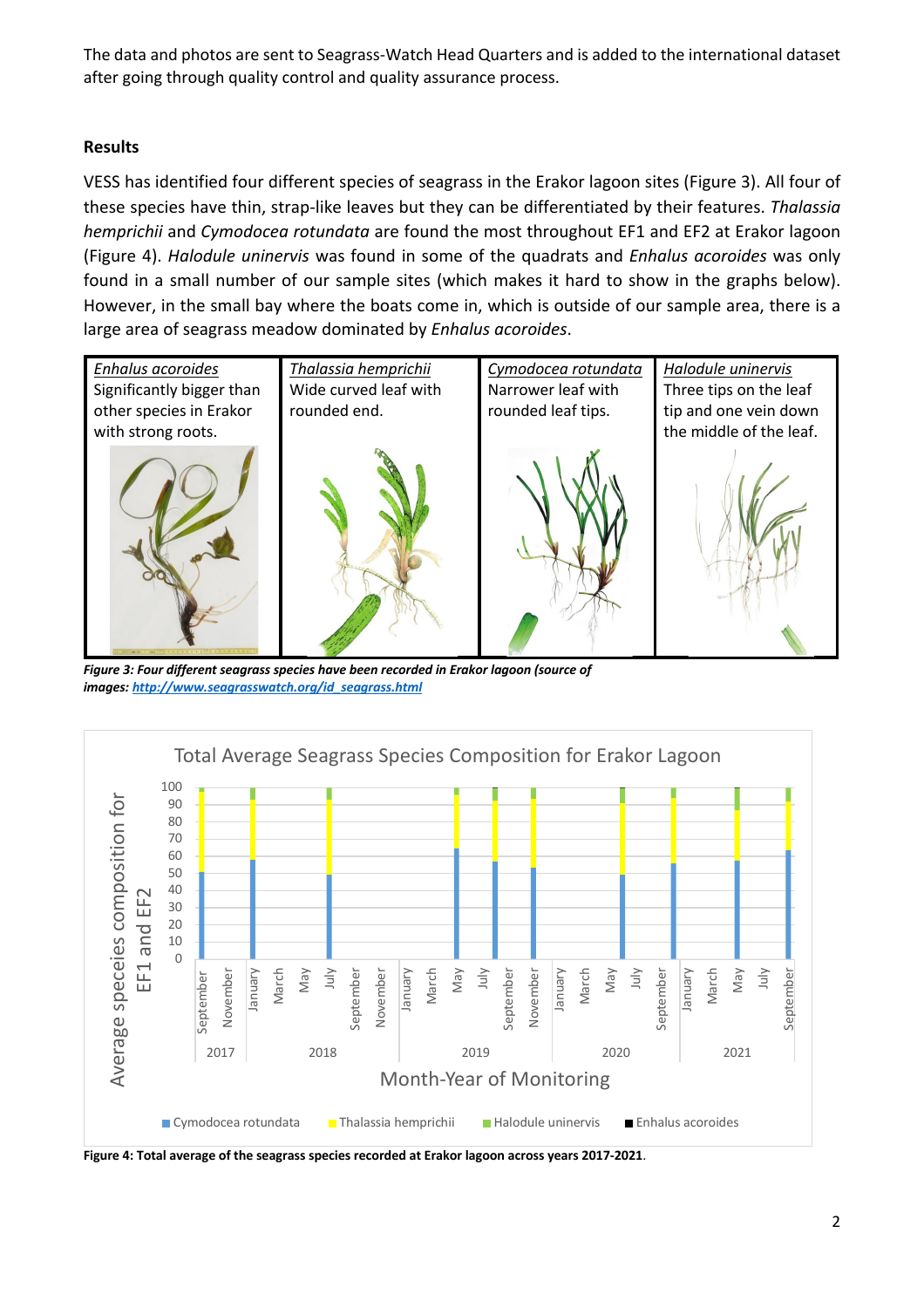

**Figure 5: Average seagrass cover at Erakor lagoon over the years 2017-2021 shows seasonal variations but no major changes. Taboo started** ( $\rightarrow$  August 2019).



**Figure 6: Average canopy height at Erakor lagoon over the years 2017-2021 shows seasonal variations but no significant changes**  to the canopy height. Taboo started ( $\rightarrow$ August 2019).